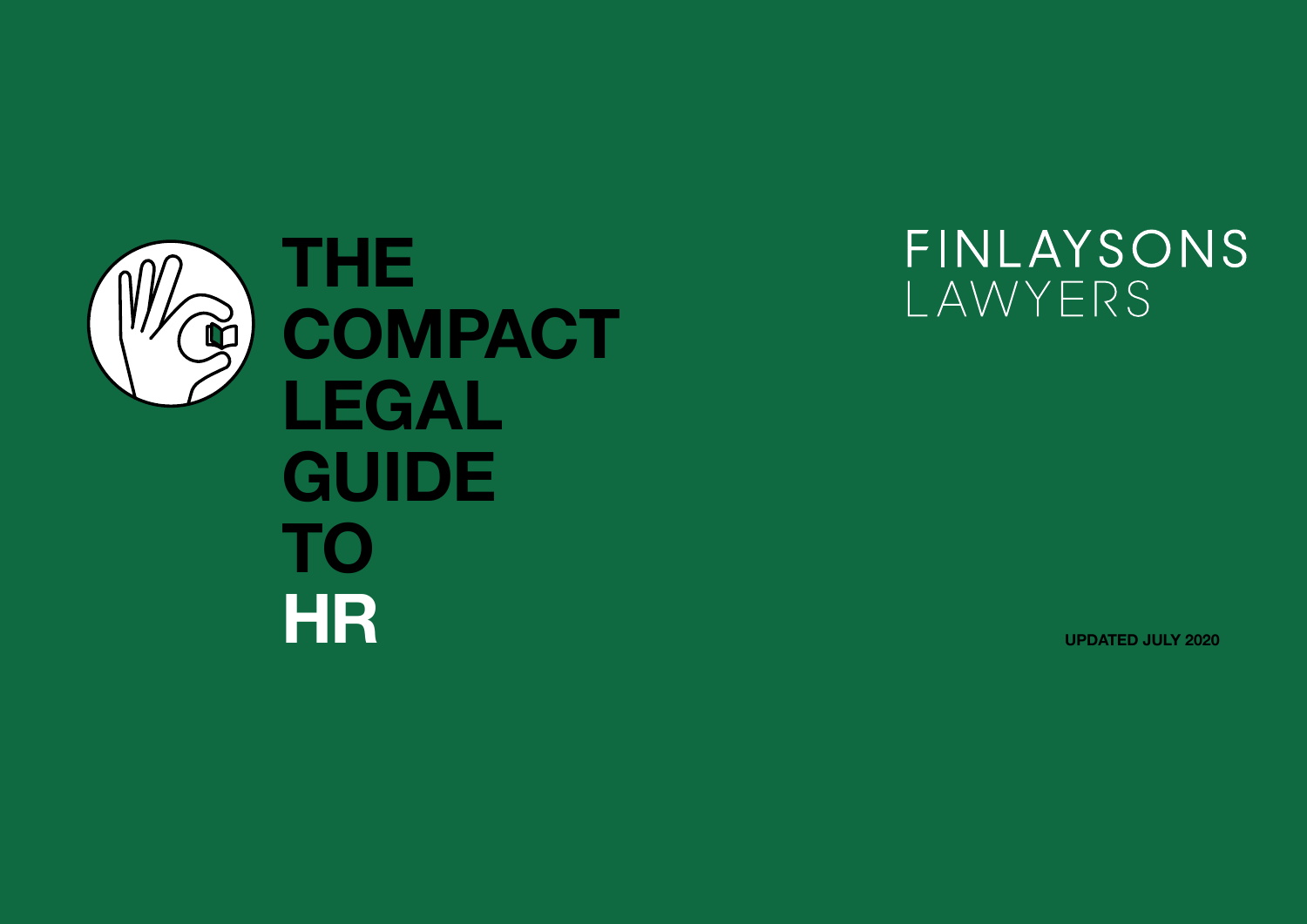

The Fair Work Act is as big a phone book. There is also a mountain of information on the internet and in excellent books about employment law and decisions made by Courts and Tribunals which have applied these laws.

In this Guide we will clearly and simply set out the signposts on the big issues and illustrate these with examples from cases we have managed (in most situations, avoiding the Courts).

# **HOW THIS WORKS:**



# Pack a picnic

We're giving you a pointer on where you can go to dive deeper. Pack a picnic. You may be some time.





### Here be dragons

We're inviting you to consider the sorts of nightmare scenarios that keep managers and HR up at night and which bring joy to the hearts of lawyers. You want to avoid repeating the same mistakes. The cases are real, but the names have been changed.

# Hot tip

A useful shortcut to save time, money and hassle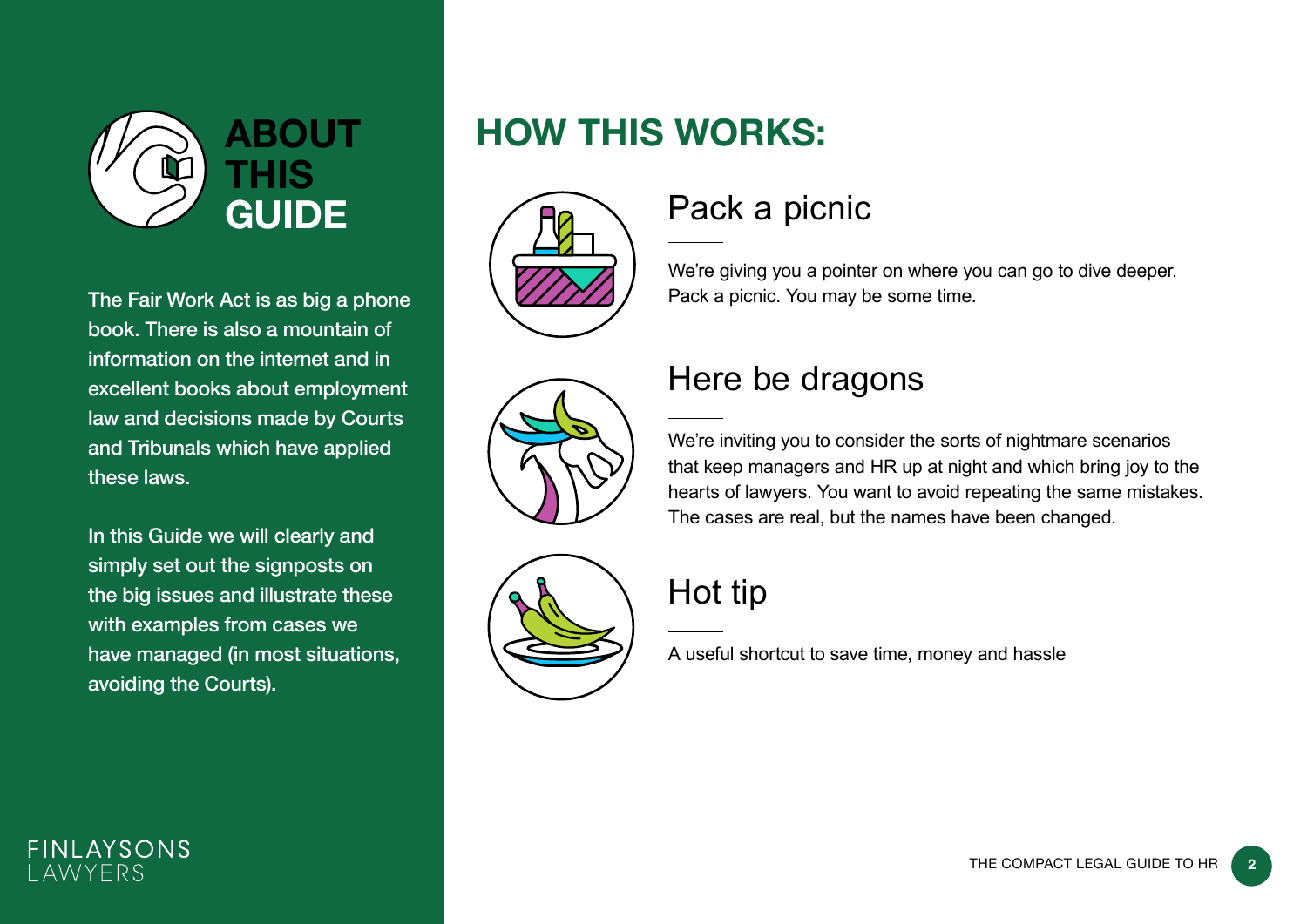# **INTRODUCTION**

Before we get started we need to know the basics of Australian HR Law.

This diagram above shows fundamental and crucial issues for most workplaces at the top cascading down to the ones which are still important but in diminishing order of significance.

At the top we have our employment laws which are principally the Fair Work Act 2009 (Cth), along with State and Territory Antidiscrimination laws (e.g. the Anti Discrimination Act (NT)) and also workers compensation laws.

Below that on the pyramid we have the terms of Awards and Enterprise Agreements. If you have an Enterprise Agreement that operates in your workplace, you don't need us to tell you how crucial these documents are for setting out the rules of the road about the workplace. If you're very unlucky, such agreements can run into 80 or even 200 pages long.

If you don't have an Enterprise Agreement then the terms of modern awards will be applicable to at least some if not many employees in your workplace. Awards deal with

# NES, FW Act

# Award, EA

### **Contract**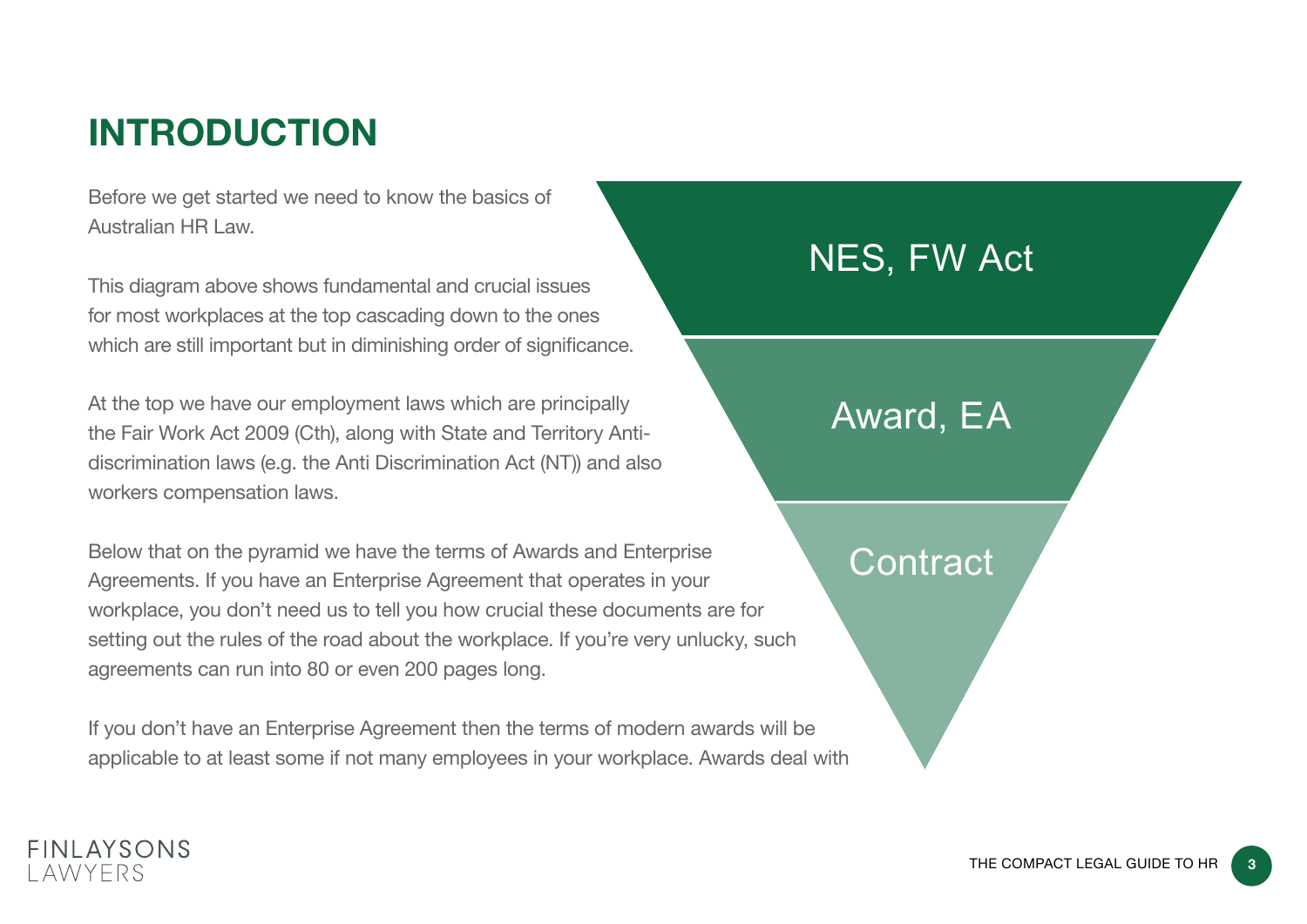minimum rates of pay and also classification issues (i.e. what skills are required for work at certain levels and what the payment is). They also deal with very specific industry issues that apply, for example, in the building industry where different rules apply to redundancies than is otherwise the case. Awards also deal with issues like consultation about change in the workplace as well as other monetary payments such as motor vehicle allowance – more on that later.

Finally, we have the terms of a person's employment contract. An employment contract can never undercut the basic rights and entitlements under the Fair Work Act or the minimum entitlements under Awards and Enterprise Agreements. However, employment contracts commonly deal with a host of other additional issues such as the confidentiality of information that belongs to the business and also notice of termination as well as dealing in detail with an employee's salary and their superannuation arrangements. You might even want to prevent a former employee from competing with you after they leave your business.



# Hot tip

Below is a link to a basic but effective "letter of engagement" produced by the Fair Work Ombudsman. You will need to tailor it for your own situations and risks but it is a great start and better than no contract at all.

[https://www.fairwork.gov.au/ArticleDocuments/766/Letter-of](https://www.fairwork.gov.au/ArticleDocuments/766/Letter-of-engagment-full-time-and-part-time-employees.doc.aspx)[engagment-full-time-and-part-time-employees.doc.aspx](https://www.fairwork.gov.au/ArticleDocuments/766/Letter-of-engagment-full-time-and-part-time-employees.doc.aspx)



# Checklist for taking on an employee

There are a number of other compliance issues which may be relevant for your organisation, such as eligibility to work, workers compensation insurance in your State or Territory etc. Find an example checklist for taking on a employee at the link below:

[https://www.business.gov.au/people/hiring/taking-on-an-employee](https://www.business.gov.au/people/hiring/taking-on-an-employee-checklist)[checklist](https://www.business.gov.au/people/hiring/taking-on-an-employee-checklist)

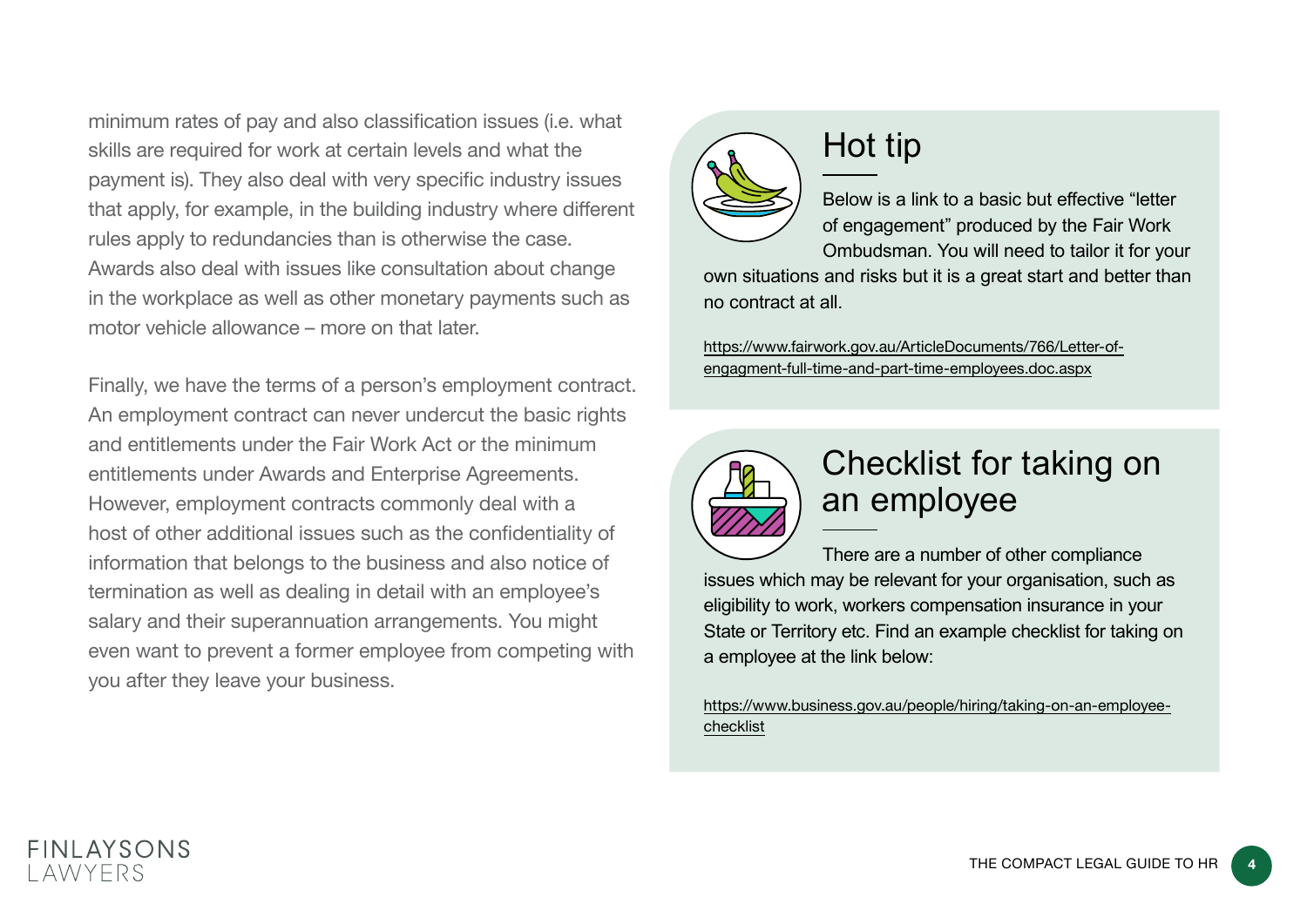

As employees, we all start by being taken on, being managed and contributing to our organisation's objectives and then leaving the job (for a host of reasons).

From an HR perspective this breaks down to;

**1) Hiring 2) Managing 3) Firing**

At each of those points different legal issues spark up. We want you to keep this Guide as a handy reference if difficult things crop up in your workplace at any of these three stages.

# **HIRING**

We can't guess what need has arisen within your business to add a team member however we'll assume that you've considered the situation and determined that an employee is the best fit, and not a contractor.

Employment remains the tried and tested model for engaging individuals to perform work and the Courts continue to deal with



# Hot tip

Here is a link to the ATO's 'employee/ contractor decision tool', which gives a very basic snapshot on this issue:

[https://www.ato.gov.au/Calculators-and-tools/](https://www.ato.gov.au/Calculators-and-tools/Employee-or-contractor/) [Employee-or-contractor/](https://www.ato.gov.au/Calculators-and-tools/Employee-or-contractor/)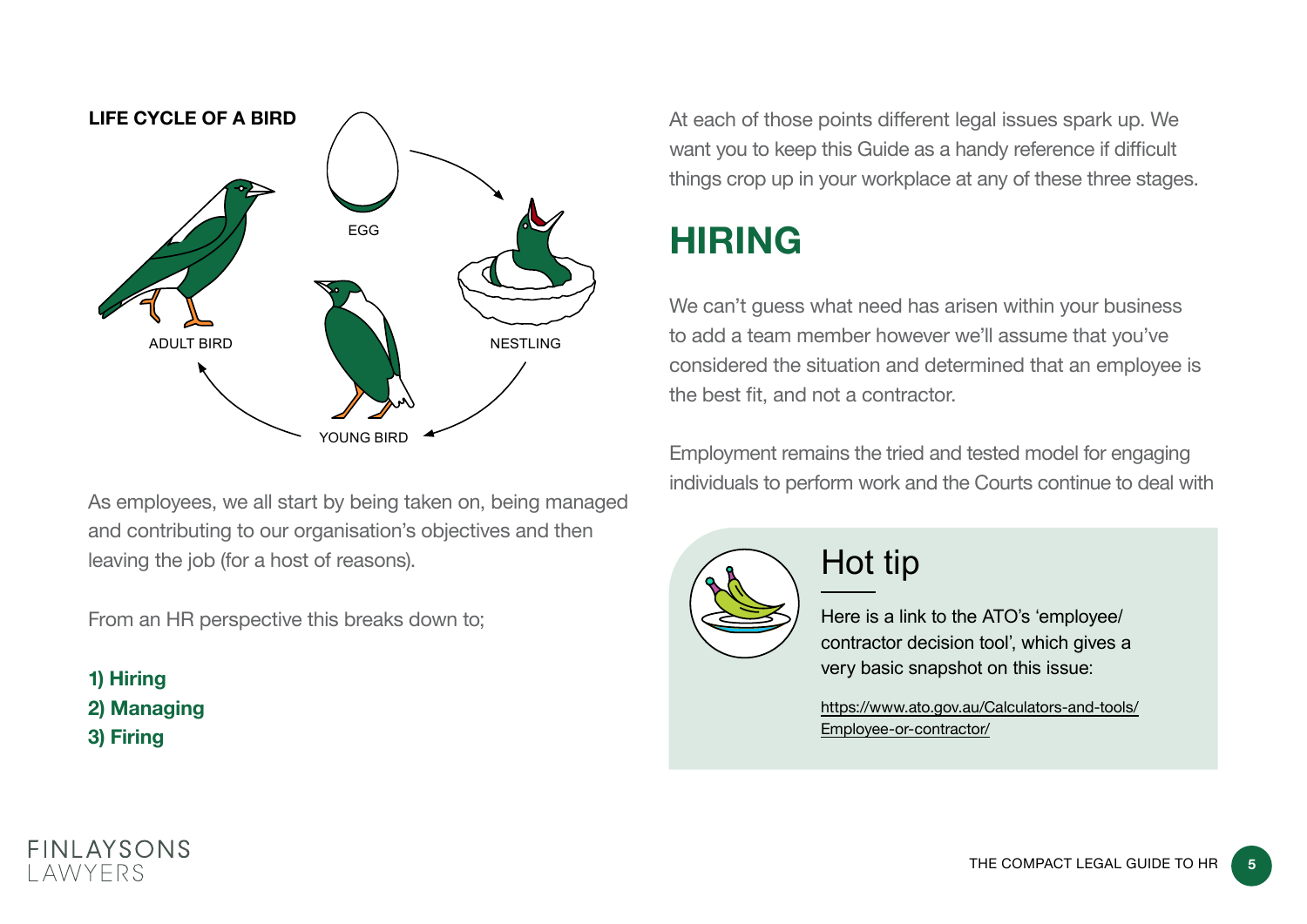

# Stay in School Support **Services**

A not for profit in the community sector, Stay In School, had around 100 staff members, most of which provided case management support to young people in a school setting to encourage their attendance at school and their engagement with studies and constructive life goals. Their staff members would travel distances to visit various schools, the homes of young people and other locations, including in remote and regional settings. Stay In School got advice from an accountant that it should provide a flat rate of motor vehicle allowance for its staff members. However, under the applicable Award, a set rate of motor vehicle allowance had to be paid on a cents per kilometre basis to such staff members. Stay In School had been paying the flat rate for many years and it was faced with a liability of several hundred thousand dollars when it was made aware that it had not complied with the terms of the Award.

Take Out - Understand the Minimum Entitlements under the Award

claims and issues from individuals who assert that they ought to have been engaged as employees and not contractors (and have missed out on employment entitlements and minimum payments because of this). We are also making the assumption that you are satisfied that either an ongoing, fixed term, parttime or casual employment arrangement best suits the need.

However, what we do want to raise now is whether you have fully considered minimum Award entitlements and also a contract of employment.

If you haven't properly considered what Award covers the employee and what their level (i.e. classification) under the Award is, then you're putting your organisation at real risk.



### Bushtracks Health

Bushtracks appointed a new community expertise seemed to be an ideal fit for the role.

*Continued on next page*

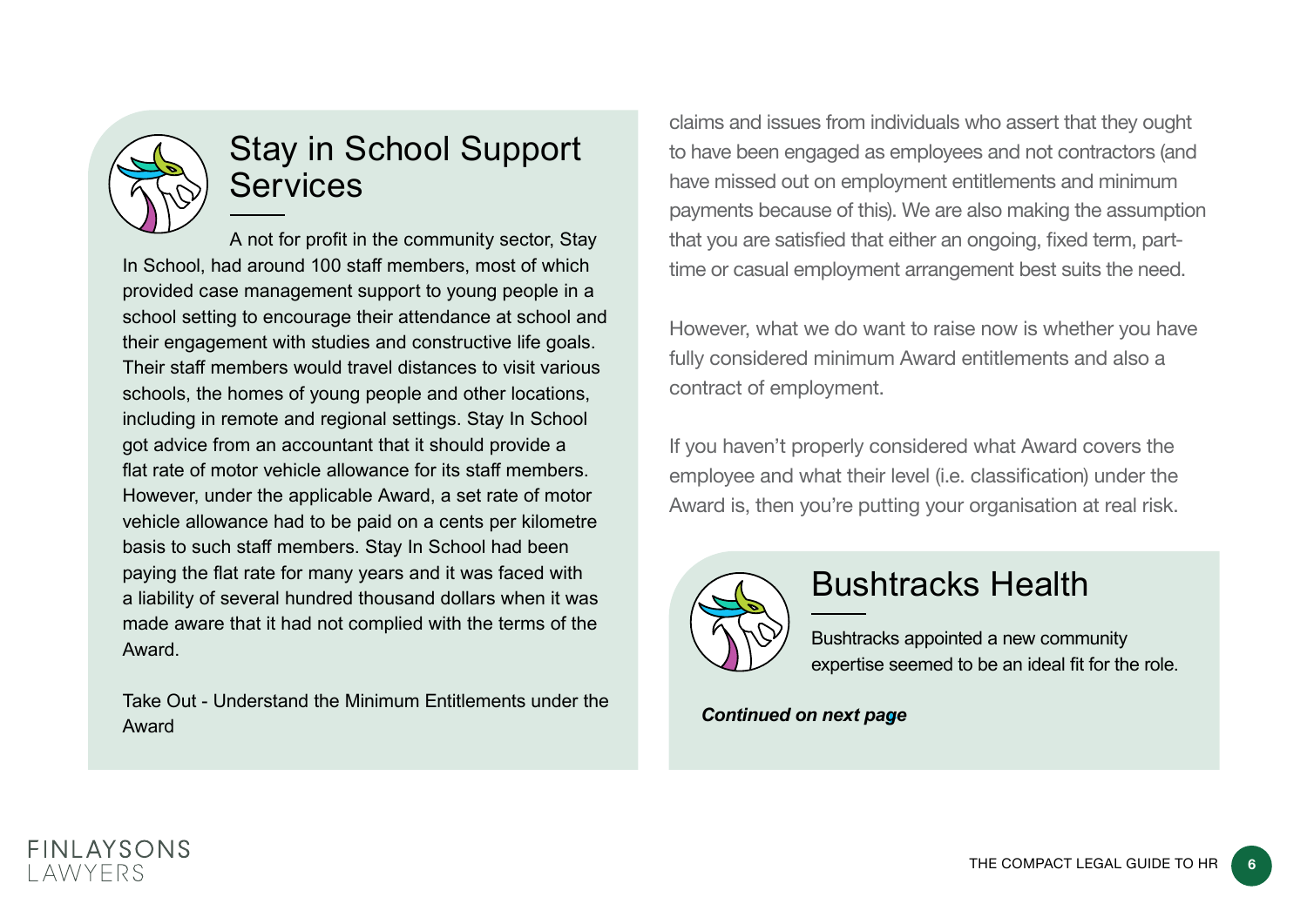The Chair of Bushtracks drafted a very simple contract and Caitlin signed - a very attractive offer of \$150,000 salary plus a fully maintained motor vehicle, under a 2 year contract. Bushtracks was wholly funded by the State Government Health Department. It became known to the Department that Caitlin had been employed by Bushtracks. The Department was concerned – a senior manager at the Department was aware of allegations about Caitlin regarding her past behaviour and her association with organised crime. The Department advised Bushtracks that it must no longer engage Caitlin to deliver services on its behalf, and Bushtracks communicated this position to Caitlin, terminating the contract. As Bushtracks had prepared the document itself, it had written up a two year fixed term contract but without any capacity for Bushtracks to terminate the contract on notice, or if a funding decision outside of its control meant that Bushtracks could no longer maintain Caitlin's employment.

Caitlin brought a claim against Bushtracks and Bushtracks was forced to settle out of Court for the balance of the term of the contract – being \$120,000.

Take out - Anyone can draft a contract but just be very careful of fixed term contracts and overlooking the key risks of your circumstances

# Hot Tip

If you are paying someone above minimum Award entitlements, then there is one clause that you should consider putting in your contracts - known as a set-off clause.

This clause means that if you are paying someone above Award, then you can receive the value of those above Award entitlements and set the value of the above Award amounts against other Award payments which may become payable. For example, if I am being paid a salary of \$70,000.00 per year, but under an Award I may also be entitled to motor vehicle allowance, then you can set off the higher salary against allowance that may be payable.

A set-off clause looks like this:

The parties agree that (to the extent permitted by law) the Total Remuneration is in satisfaction of the Employee's entitlements (including, without limitation, minimum wage, additional payments for working overtime or outside the normal business hours, and loadings (including annual leave loading and penalties) under the relevant Award or Enterprise Agreement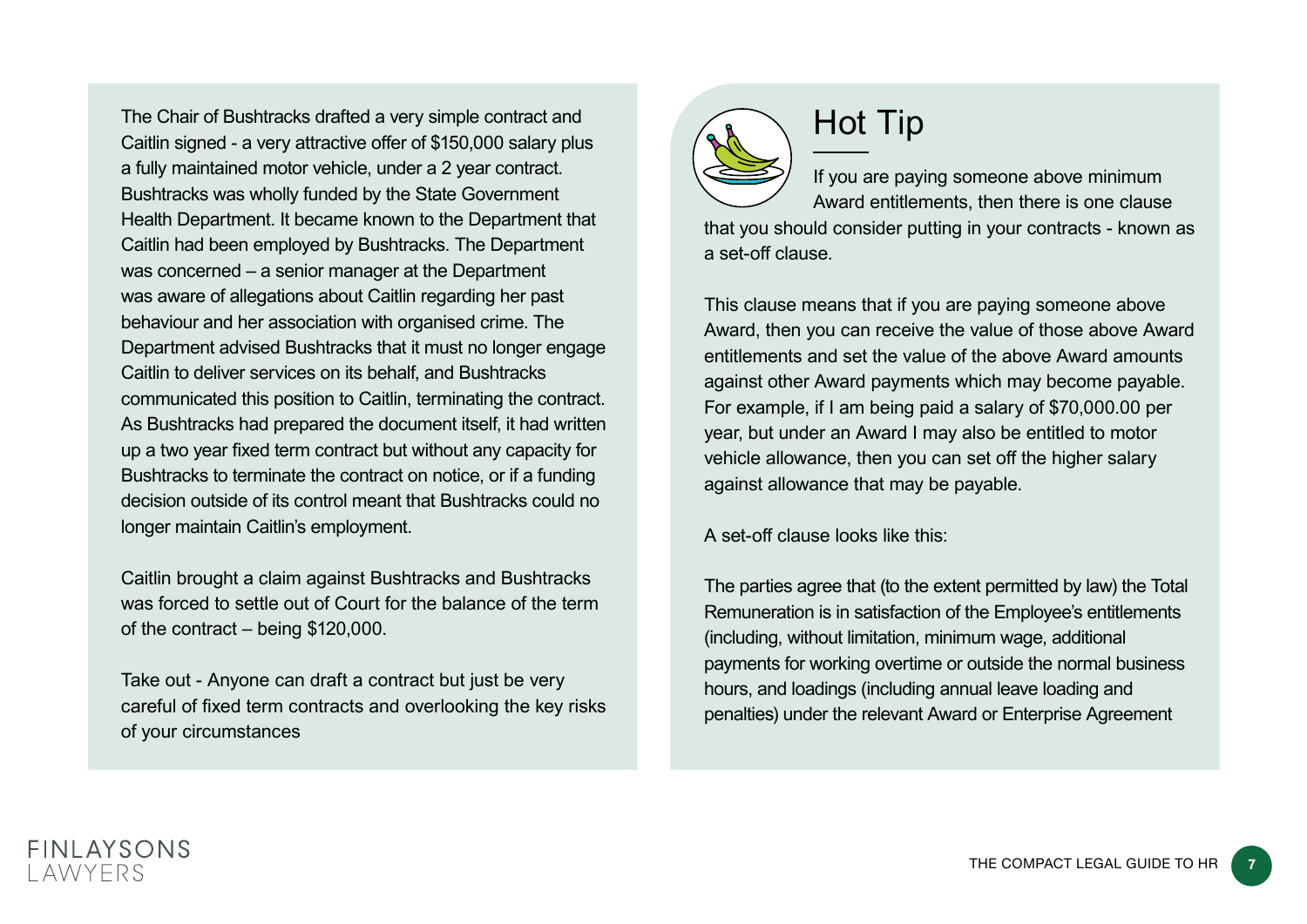# **MANAGING**

The difficult legal issues around managing staff often come down to managing requests for leave, in particular personal (i.e. sick) leave and also managing complaints or grievances regarding bullying and harassment. Employee rights to take leave are all provided for under the National Employment Standards and there are some, although limited, things that businesses can do to manage such requests in a way that does not overly impact on a business. Fixed opposition to employee requests for leave needs serious thought.

#### **A word on bullying and harassment**

Complaints about how we treat each other at work cut across a number of laws and give rise to issues and risks not only under the Fair Work Act but also safety legislation and workers compensation.

Issues of interpersonal conflict can also be amongst the most tricky and delicate problems that HR and managers need to solve. The management of complaints of sexual harassment, in particular, presents a significant challenge



# New Leaf Aged Care

New Leaf employed Frank as an Enrolled Nurse. Frank was perceived to be someone who took excessive sick leave. Frank was engaged to be married to his partner and had booked flights and accommodation in Bali. Although the company policy said employees must give 6 months' notice of their intention to take annual leave, Frank had overlooked putting in his leave application for his wedding trip. When he did so, 3 months before his departure date, New Leaf refused. Frank then brought a claim to the Federal Circuit Court alleging that New Leaf was unlawfully denying his request for annual leave.

Frank was successful on the grounds that an employer cannot unreasonably refuse an employee's request for annual leave and in doing so, the Court took into account Frank's circumstances, his excitement and his intentions to get married and also the expenses that Frank had already shelled out for the wedding, including the travel expenses, flowers for the ceremony and a deposit paid for the monkey who was to act as Frank's ring-bearer!

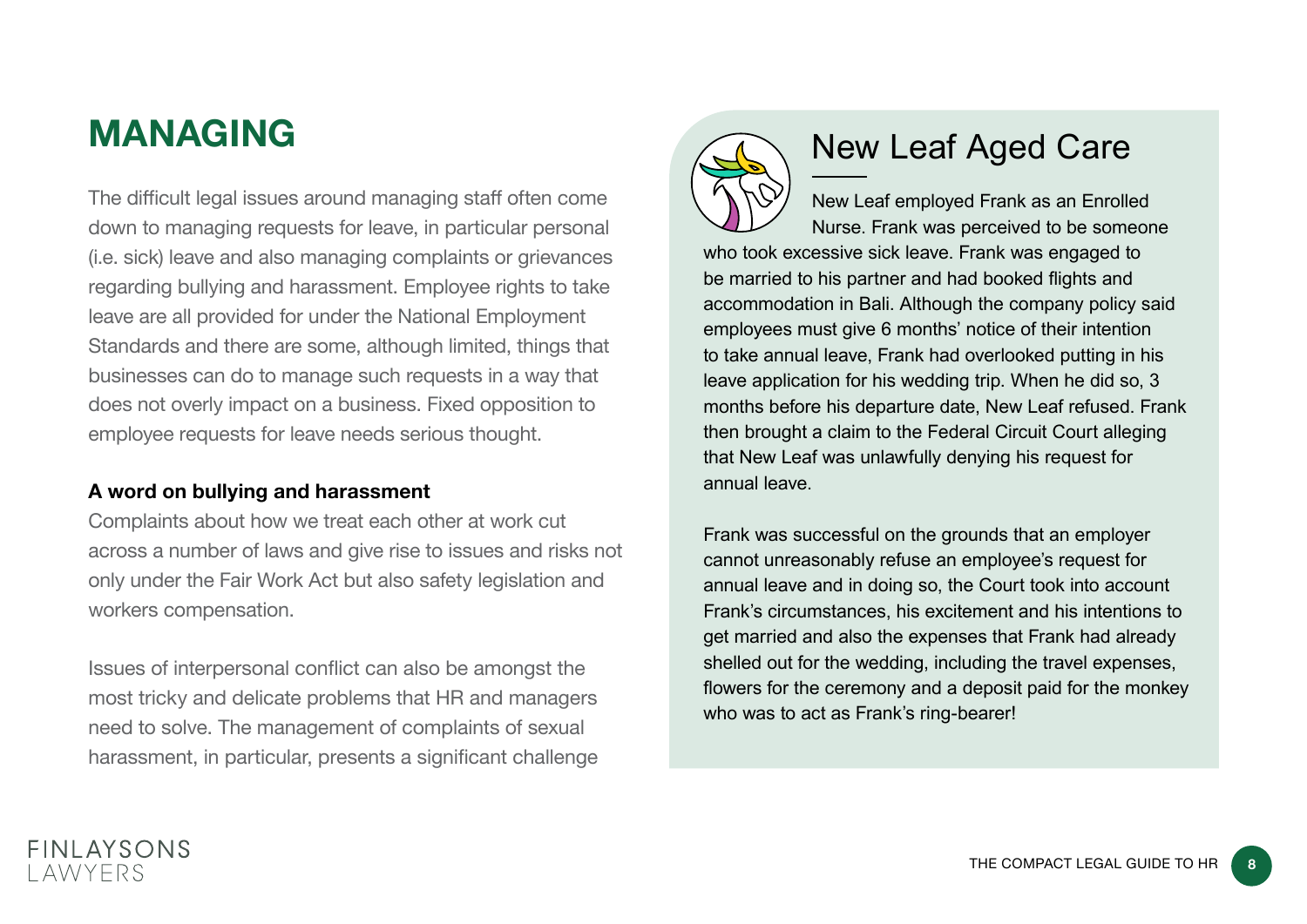

# Ready2Go!

Ready2Go! employed Tony in its Brisbane warehouse. Tony had worked for the business for 30 years. Tony was very fond of practical jokes and loved to initiate new members of staff. On his first day, Patrick was approached by Tony who offered a kiwi fruit to him. Tony was holding a tray of kiwi fruit at around his hip height. Patrick went to grab one of the kiwi fruit and recoiled in horror when he observed that, nestled among the brown, hairy, oblong shapes of kiwi fruit were in fact Tony's testicles.

For the avoidance of doubt, this is what sexual harassment looks like.

and risk for businesses. Often HR managers are forced to make decisions on the basis of limited information, despite the best efforts of processes to investigate and understand the issues at play. Central to management of these issues is a clear understanding of the legal definitions at play and also for your organisation to have clear and simple policies that provide guidance to staff if they experience unpleasant interpersonal conflict.

**Bullying** is defined as repeated unreasonable behaviour, directed at someone, and that behaviour creates a risk to health and safety. The risks to health and safety can be physical or, much more common, a risk to somebody's mental wellbeing. It is clear that bullying behaviour, whether name calling, put downs, comments or other conduct will create a risk to employee wellbeing.

Sexual harassment is defined as sexual behaviour (which can be very broad e.g. comments, personal attention, leering, or physical acts) that is unwanted and causes offence and a responsible person would anticipate that reaction in the circumstances.

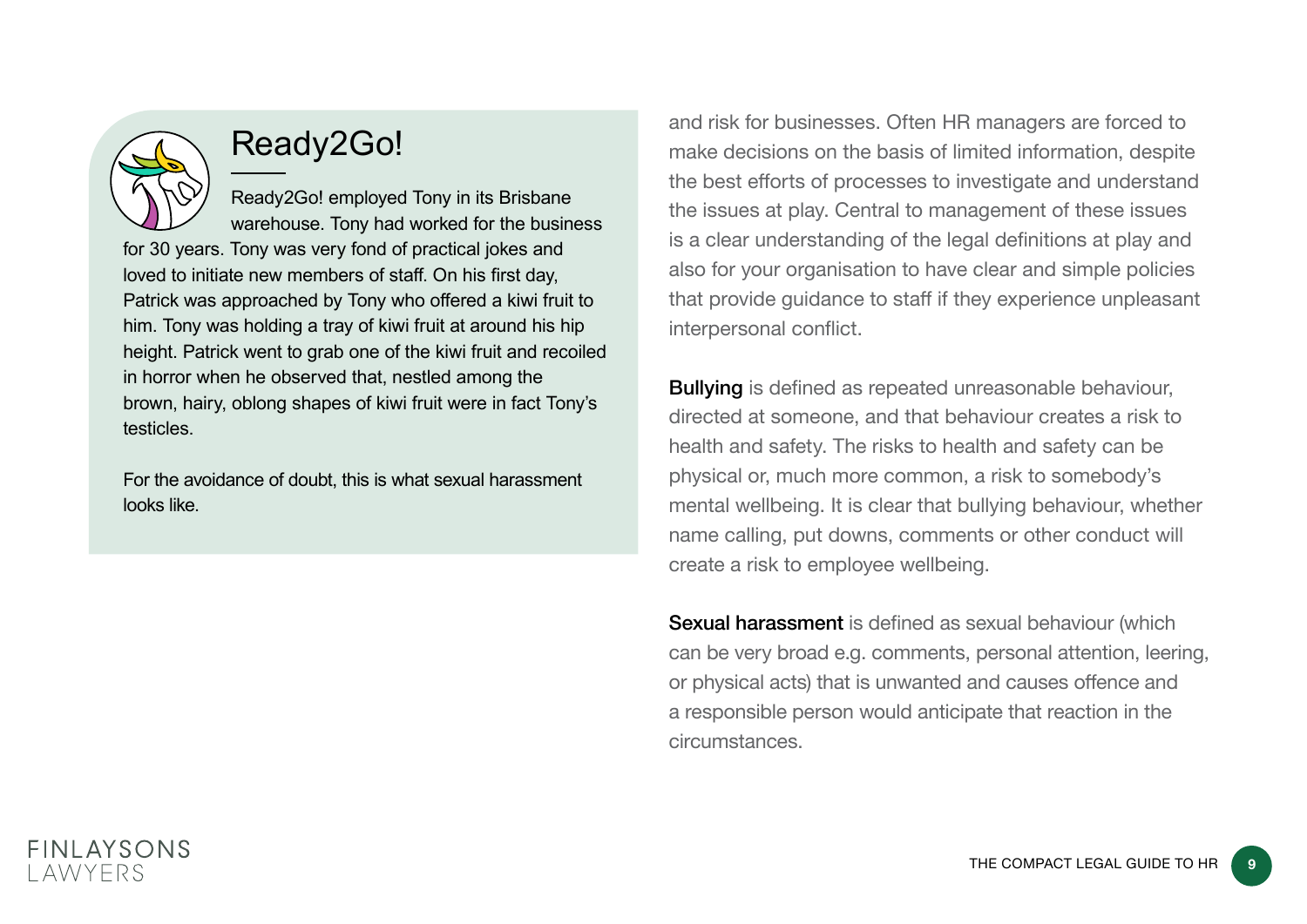# **FIRING**

We're looking here at circumstances where you are initiating termination (so we are not talking about resignation).

The decision to terminate is informed by the conclusion that you have reached that an employee, or the role performed by that employee, is no longer adding value to the business or in fact their continued involvement with the business is creating significant risk.

Firstly, redundancy—there is a bag of reasons why you may decide to make a role redundant. You may have decided to engage a contractor (outsourcing), or you may have decided that a whole part of your business is no longer required to be done by anyone. When implementing redundancies, and in order to manage an unfair dismissal risk, you may also need to engage in some form of consultation and consider whether there are any other suitable roles in the organisation to which the individual can be redeployed.



# Perspective Financial

Perspective Financial employed Rosie as its senior customer service manager. On Friday night, Rosie sent HR an email making the allegation that there was a culture of staff giving and receiving sexual favours in order to be allocated new clients to the business. On Monday morning, an investigation into the allegations began and HR sat down with Rosie to understand further details. When asked for evidence of this serious allegation, Rosie stated that it was "just obvious". She gave an example where Phay would address their midweek meetings and would put his jacket on even when it was hot, and would puff out his chest "like a silver back gorilla" and also how Phay would tuck his shirt into his pants. Rosie told HR that these were all signs that Phay was demanding sexual favours from her. When pressed for other and further details regarding her allegations, Rosie gave more such examples of relatively innocuous conduct but which she had interpreted in a particular fashion.

It is clear that the conduct complained of does not meet the test of sexual harassment.

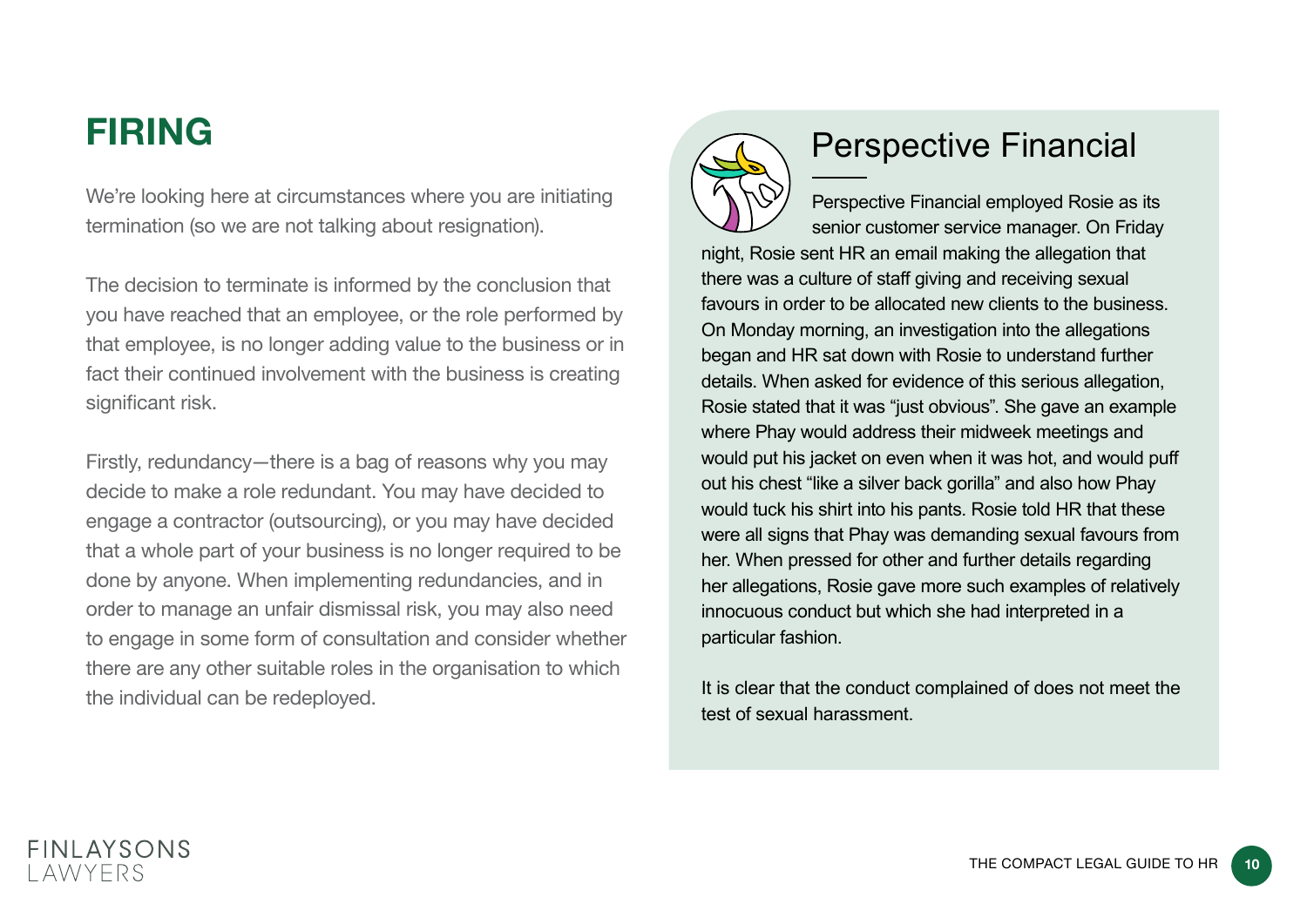

# Hot tip

At the link below, see Safework Australia's 'guide to preventing and responding to bullying'. This has a clear and effective draft policy on pages 26/27 which can be adapted for your organisation.

#### [https://www.safeworkaustralia.gov.au/doc/guide-preventing-and](https://www.safeworkaustralia.gov.au/doc/guide-preventing-and-responding-workplace-bullying)[responding-workplace-bullying](https://www.safeworkaustralia.gov.au/doc/guide-preventing-and-responding-workplace-bullying)

Please consider how easy it is to find and to read your policies on making a complaint, dealing with bullying or dealing with harassment. If a member of your team can't find this guidance within 30 seconds (should something bad happen) then make your policy shorter and/or more accessible. You must train staff on what the policy means—this does not need to be a long and costly exercise, you can simply bring it up periodically and inform staff of your expectations.

### **Termination for Conduct or Performance**

In other termination situations, the question is whether the employee has engaged in poor performance, misconduct, or a combination of both.

Termination for misconduct must be supported by a basic process that you have used in order to adequately determine what has happened.

An effective termination will be supported by some evidence that you have looked at the issues and that you have made a finding, that it was more likely than not, that the particular conduct occurred. This is called making a finding on the balance of probabilities.

Termination for performance, on the other hand, does not need to be supported by an investigation or allegations of misconduct. It requires adequately bringing performance issues to someone's attention, giving them some amount of time to fix the issues, some history of warnings to the person about ongoing poor performance, and then termination of employment.

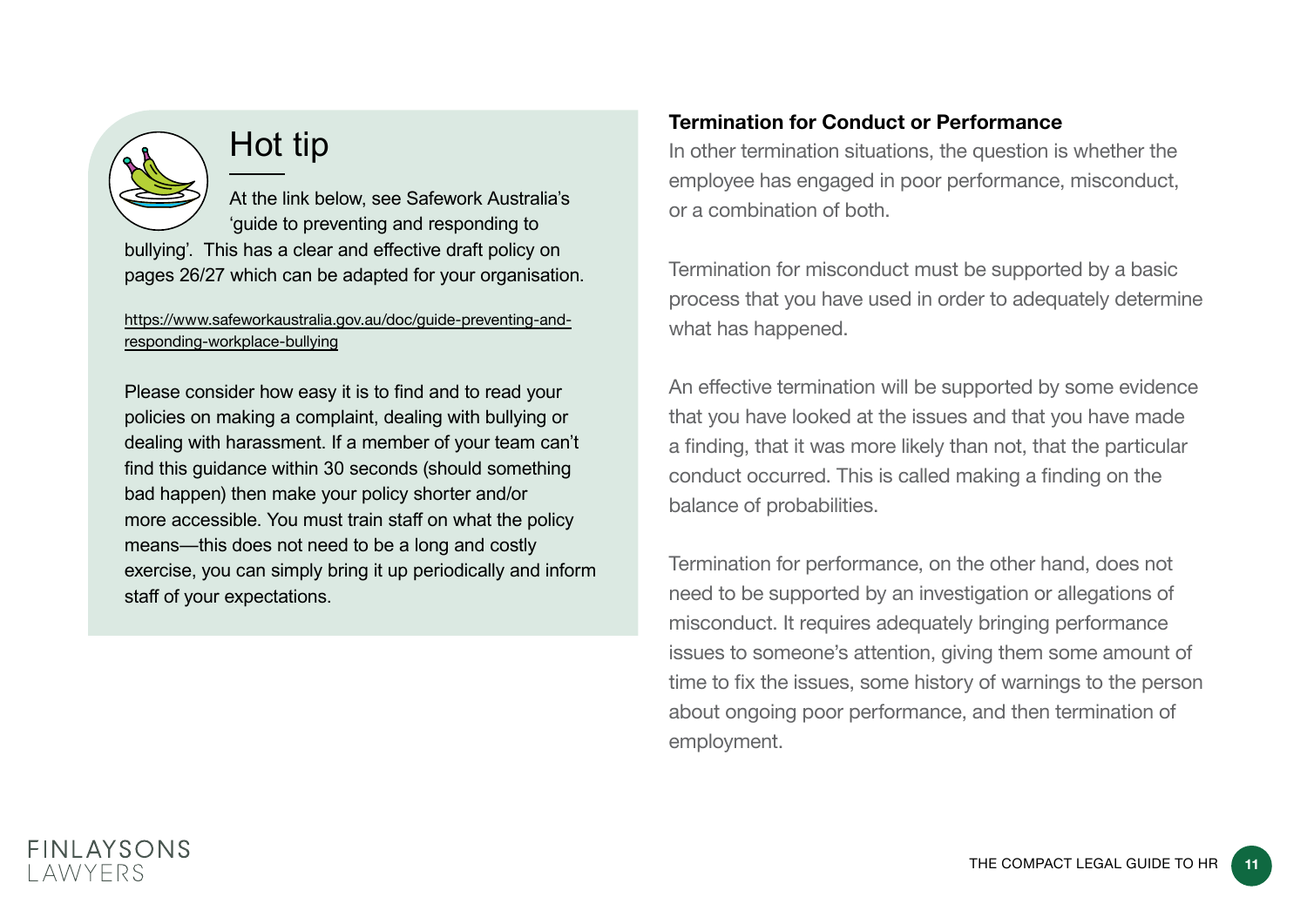Termination on performance grounds is difficult to do very well (and avoiding any legal risk).

Finally, there is no such thing as 3 strikes and you're out or a requirement for any set number of warnings to be given to an employee in order to effect a lawful dismissal.

#### **What claims can employees make when terminated?**

By far the most common claim made by dismissed employees is an unfair dismissal application.

However, an employee may also claim that their dismissal was because they had made a complaint about work such as a safety issue or because of discriminatory ground. This is a general protections claim.

For every 3 unfair dismissal claims filed with the Fair Work Commission, 1 general protections claim is made.

Each of these claims have their advantages and disadvantages and the eligibility and other requirements can be complicated.



# Fair Work Commission Benchbooks

The Fair Work Commission has produced thorough publications on unfair dismissals and general protections.

Link to the FWC Unfair Dismissals Benchbook: [https://www.fwc.gov.au/documents/documents/benchbookresources/](https://www.fwc.gov.au/documents/documents/benchbookresources/unfairdismissals/unfair-dismissals-benchbook.pdf) [unfairdismissals/unfair-dismissals-benchbook.pdf](https://www.fwc.gov.au/documents/documents/benchbookresources/unfairdismissals/unfair-dismissals-benchbook.pdf)

Link to the FWC General Protections Benchbooks: [https://www.fwc.gov.au/documents/documents/benchbookresources/](https://www.fwc.gov.au/documents/documents/benchbookresources/generalprotections/general-protections-benchbook.pdf) [generalprotections/general-protections-benchbook.pdf](https://www.fwc.gov.au/documents/documents/benchbookresources/generalprotections/general-protections-benchbook.pdf)

### **Where to from here?**

If you would like to discuss any aspect of the Guide or if you have an issue you'd like to run past us, please get in touch with the Finlaysons Employment & Workplace Safety team:

### **GET IN TOUCH**